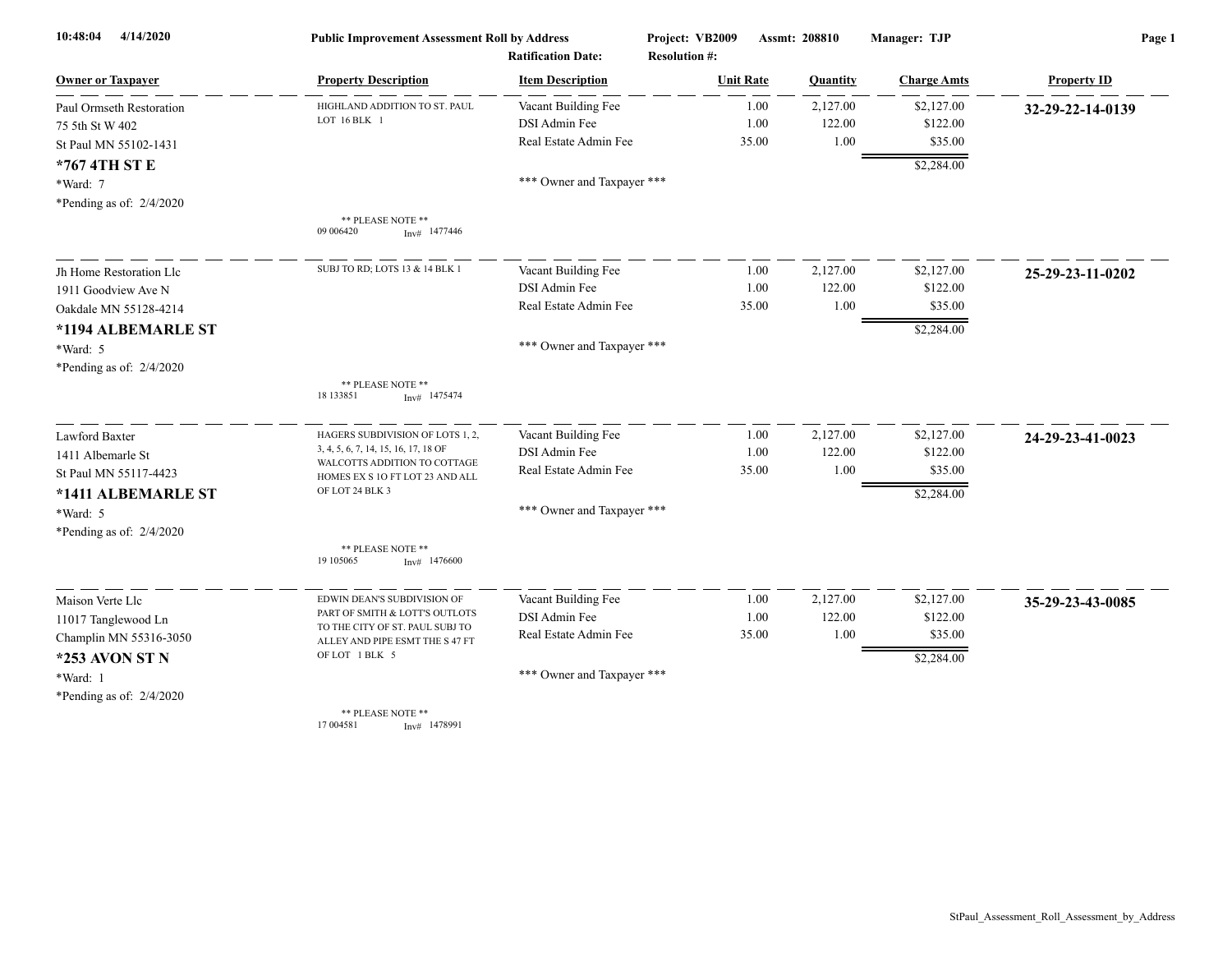| 4/14/2020<br>10:48:04      | <b>Public Improvement Assessment Roll by Address</b>        |                            | Project: VB2009      | Assmt: 208810 | Manager: TJP       | Page 2             |  |
|----------------------------|-------------------------------------------------------------|----------------------------|----------------------|---------------|--------------------|--------------------|--|
|                            |                                                             | <b>Ratification Date:</b>  | <b>Resolution #:</b> |               |                    |                    |  |
| <b>Owner or Taxpayer</b>   | <b>Property Description</b>                                 | <b>Item Description</b>    | <b>Unit Rate</b>     | Quantity      | <b>Charge Amts</b> | <b>Property ID</b> |  |
| Yer Xiong Vang             | <b>CLARKE AND WILGUS ADDITION</b>                           | Vacant Building Fee        | 1.00                 | 2,127.00      | \$2,127.00         | 20-29-22-34-0091   |  |
| 1272 Desoto St             | LOT 17 BLK 2                                                | DSI Admin Fee              | 1.00                 | 122.00        | \$122.00           |                    |  |
| St Paul MN 55130-3516      |                                                             | Real Estate Admin Fee      | 35.00                | $1.00\,$      | \$35.00            |                    |  |
| *1221 BRADLEY ST           |                                                             |                            |                      |               | \$2,284.00         |                    |  |
| *Ward: 5                   |                                                             | *** Owner and Taxpayer *** |                      |               |                    |                    |  |
| *Pending as of: $2/4/2020$ |                                                             |                            |                      |               |                    |                    |  |
|                            | ** PLEASE NOTE **<br>12 039607<br>$Inv#$ 1476454            |                            |                      |               |                    |                    |  |
| Jack In The Pulpit Llc     | COMO PARK ADDITION LOTS 16 &                                | Vacant Building Fee        | 1.00                 | 2,127.00      | \$2,127.00         | 26-29-23-32-0052   |  |
| 1014 Burgess St            | LOT 17 BLK 3                                                | DSI Admin Fee              | 1.00                 | 122.00        | \$122.00           |                    |  |
| St Paul MN 55103-1208      |                                                             | Real Estate Admin Fee      | 35.00                | 1.00          | \$35.00            |                    |  |
| *1022 BURGESS ST           |                                                             |                            |                      |               | \$2,284.00         |                    |  |
| *Ward: 1                   |                                                             | *** Owner and Taxpayer *** |                      |               |                    |                    |  |
| *Pending as of: $2/4/2020$ |                                                             |                            |                      |               |                    |                    |  |
|                            | ** PLEASE NOTE **<br>19 10 50 83<br>$Inv#$ 1476605          |                            |                      |               |                    |                    |  |
| Tara Bollman               | TERRY'S ADDITION TO THE CITY OF                             | Vacant Building Fee        | 1.00                 | 2,127.00      | \$2,127.00         | 28-29-22-43-0166   |  |
| 1064 Bush Ave              | ST. PAUL, COUNTY OF RAMSEY,                                 | DSI Admin Fee              | 1.00                 | 122.00        | \$122.00           |                    |  |
| St Paul MN 55106-3902      | STATE OF MINN. EX E 45 FT LOT 11<br>AND ALL OF LOT 12 BLK 9 | Real Estate Admin Fee      | 35.00                | 1.00          | \$35.00            |                    |  |
| *1064 BUSH AVE             |                                                             |                            |                      |               | \$2,284.00         |                    |  |
| *Ward: 7                   |                                                             | *** Owner and Taxpayer *** |                      |               |                    |                    |  |
| *Pending as of: $2/4/2020$ |                                                             |                            |                      |               |                    |                    |  |
|                            | ** PLEASE NOTE **<br>19 09 6580<br>$Inv#$ 1470336           |                            |                      |               |                    |                    |  |
| Runbeck And Sons Llc       | VAN DOREN ADDITION TO ST. PAUL,                             | Vacant Building Fee        | 1.00                 | 2,127.00      | \$2,127.00         | 35-29-23-24-0054   |  |
| 887 Charles Ave            | MINN. LOT 5 BLK 2                                           | DSI Admin Fee              | 1.00                 | 122.00        | \$122.00           |                    |  |
| St Paul MN 55104-2612      |                                                             | Real Estate Admin Fee      | 35.00                | 1.00          | \$35.00            |                    |  |
| *887 CHARLES AVE           |                                                             |                            |                      |               | \$2,284.00         |                    |  |
| *Ward: 1                   |                                                             | *** Owner and Taxpayer *** |                      |               |                    |                    |  |
| *Pending as of: $2/4/2020$ |                                                             |                            |                      |               |                    |                    |  |
|                            | ** PLEASE NOTE **                                           |                            |                      |               |                    |                    |  |
|                            | 19 104670<br>Inv# 1476463                                   |                            |                      |               |                    |                    |  |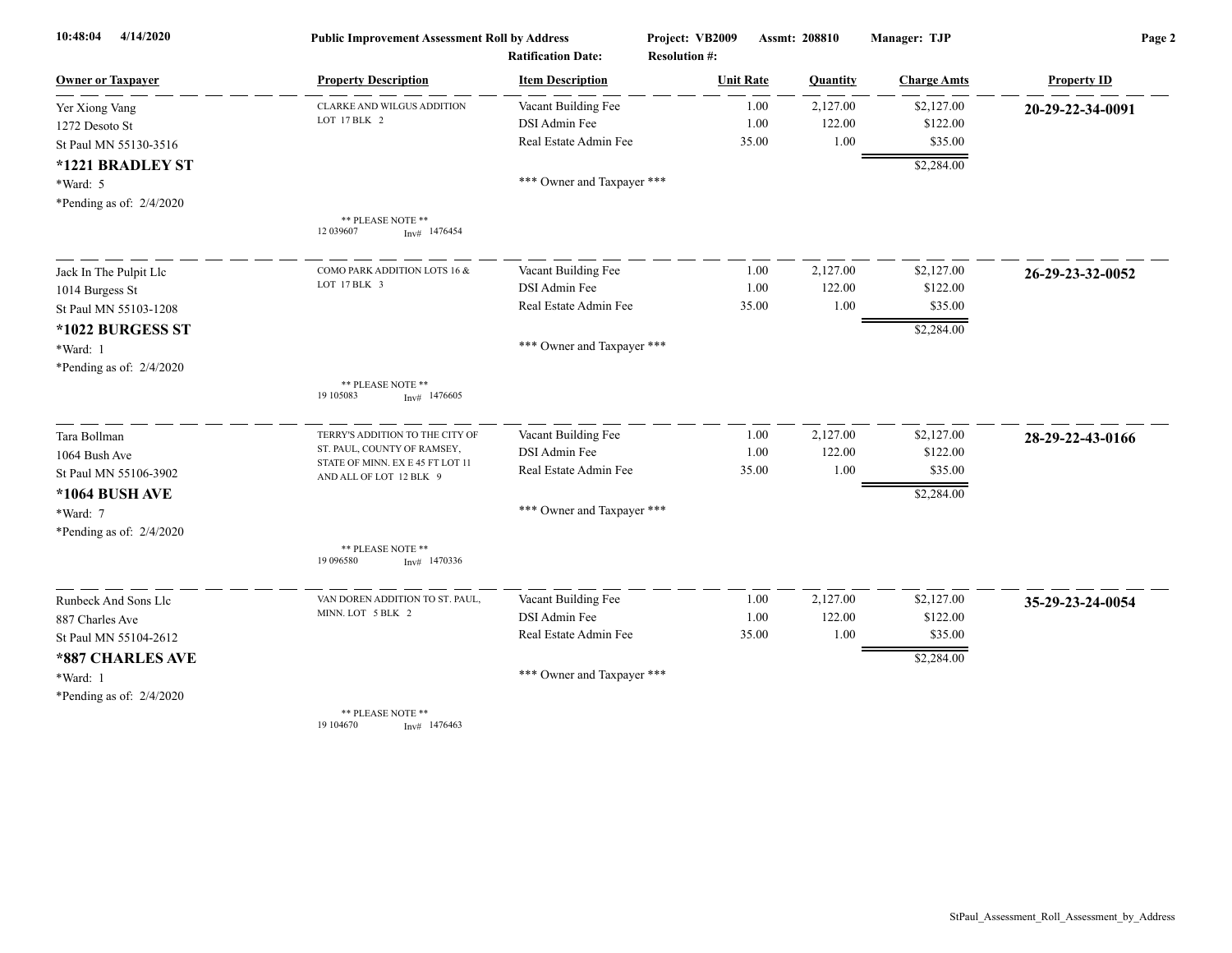| 4/14/2020<br>10:48:04           | <b>Public Improvement Assessment Roll by Address</b><br><b>Ratification Date:</b> |                            | Project: VB2009      | Assmt: 208810 | Manager: TJP       | Page 3             |  |
|---------------------------------|-----------------------------------------------------------------------------------|----------------------------|----------------------|---------------|--------------------|--------------------|--|
|                                 |                                                                                   |                            | <b>Resolution #:</b> |               |                    |                    |  |
| <b>Owner or Taxpayer</b>        | <b>Property Description</b>                                                       | <b>Item Description</b>    | <b>Unit Rate</b>     | Quantity      | <b>Charge Amts</b> | <b>Property ID</b> |  |
| Judy Elam                       | STINSONS SUBDIVISION OF BLOCK                                                     | Vacant Building Fee        | 1.00                 | 2,127.00      | \$2,127.00         | 33-29-22-23-0228   |  |
| 853 Conway St                   | 83 OF LYMAN DAYTON'S ADDITION<br>TO ST. PAUL LOT 23 BLK 83                        | DSI Admin Fee              | 1.00                 | 122.00        | \$122.00           |                    |  |
| St Paul MN 55106-5535           |                                                                                   | Real Estate Admin Fee      | 35.00                | 1.00          | \$35.00            |                    |  |
| *853 CONWAY ST                  |                                                                                   |                            |                      |               | \$2,284.00         |                    |  |
| *Ward: 7                        |                                                                                   | *** Owner and Taxpayer *** |                      |               |                    |                    |  |
| *Pending as of: 2/4/2020        |                                                                                   |                            |                      |               |                    |                    |  |
|                                 | ** PLEASE NOTE **<br>10 939649<br>$Inv#$ 1476447                                  |                            |                      |               |                    |                    |  |
| Orlando Edwards Jr              | EDMUND RICE'S FIRST ADDITION TO                                                   | Vacant Building Fee        | 1.00                 | 2,127.00      | \$2,127.00         | 29-29-22-32-0020   |  |
| 403 2nd St Nw                   | ST. PAUL LOT 19 BLK 8                                                             | DSI Admin Fee              | 1.00                 | 122.00        | \$122.00           |                    |  |
| Saint Michael MN 55376-9281     |                                                                                   | Real Estate Admin Fee      | 35.00                | 1.00          | \$35.00            |                    |  |
| *943 DESOTO ST                  |                                                                                   |                            |                      |               | \$2,284.00         |                    |  |
| *Ward: 5                        |                                                                                   | *** Owner and Taxpayer *** |                      |               |                    |                    |  |
| *Pending as of: $2/4/2020$      |                                                                                   |                            |                      |               |                    |                    |  |
|                                 | ** PLEASE NOTE **<br>12 223410<br>$Inv#$ 1475869                                  |                            |                      |               |                    |                    |  |
| Mary M Maule                    | L. D. HODGES SUBDIVISION OF BLK.                                                  | Vacant Building Fee        | 1.00                 | 2,127.00      | \$2,127.00         | 33-29-22-24-0152   |  |
| 947 Fremont Ave                 | 93 OF LYMAN DAYTON'S ADDITION                                                     | DSI Admin Fee              | 1.00                 | 122.00        | \$122.00           |                    |  |
| St Paul MN 55106-5221           | TO ST. PAUL LOT 12 BLK 93                                                         | Real Estate Admin Fee      | 35.00                | 1.00          | \$35.00            |                    |  |
| *947 FREMONT AVE                |                                                                                   |                            |                      |               | \$2,284.00         |                    |  |
| *Ward: 7                        |                                                                                   | *** Owner and Taxpayer *** |                      |               |                    |                    |  |
| *Pending as of: 2/4/2020        |                                                                                   |                            |                      |               |                    |                    |  |
|                                 | ** PLEASE NOTE **<br>18 020631<br>$Inv#$ 1478825                                  |                            |                      |               |                    |                    |  |
| Historic Saint Paul Corporation | WINSLOW'S ADDITION TO SAINT                                                       | Vacant Building Fee        | 1.00                 | 2,127.00      | \$2,127.00         | 01-28-23-34-0008   |  |
| 75 5th St W Ste 400             | PAUL EX E 6 FT THE E 1/2 OF LOT 5                                                 | DSI Admin Fee              | 1.00                 | 122.00        | \$122.00           |                    |  |
| St Paul MN 55102-1431           | AND N 9 FT MOL OF THAT PART OF<br>LOT 12 ADJ THE ABOVE DESC PART                  | Real Estate Admin Fee      | 35.00                | 1.00          | \$35.00            |                    |  |
| *412 GOODRICH AVE               | OF LOT 5 BLK 18                                                                   |                            |                      |               | \$2,284.00         |                    |  |
| *Ward: 2                        |                                                                                   | *** Owner and Taxpayer *** |                      |               |                    |                    |  |
| *Pending as of: 2/4/2020        |                                                                                   |                            |                      |               |                    |                    |  |
|                                 | ** PLEASE NOTE **<br>14 3 5 6 9 4 5<br>$Inv#$ 1476452                             |                            |                      |               |                    |                    |  |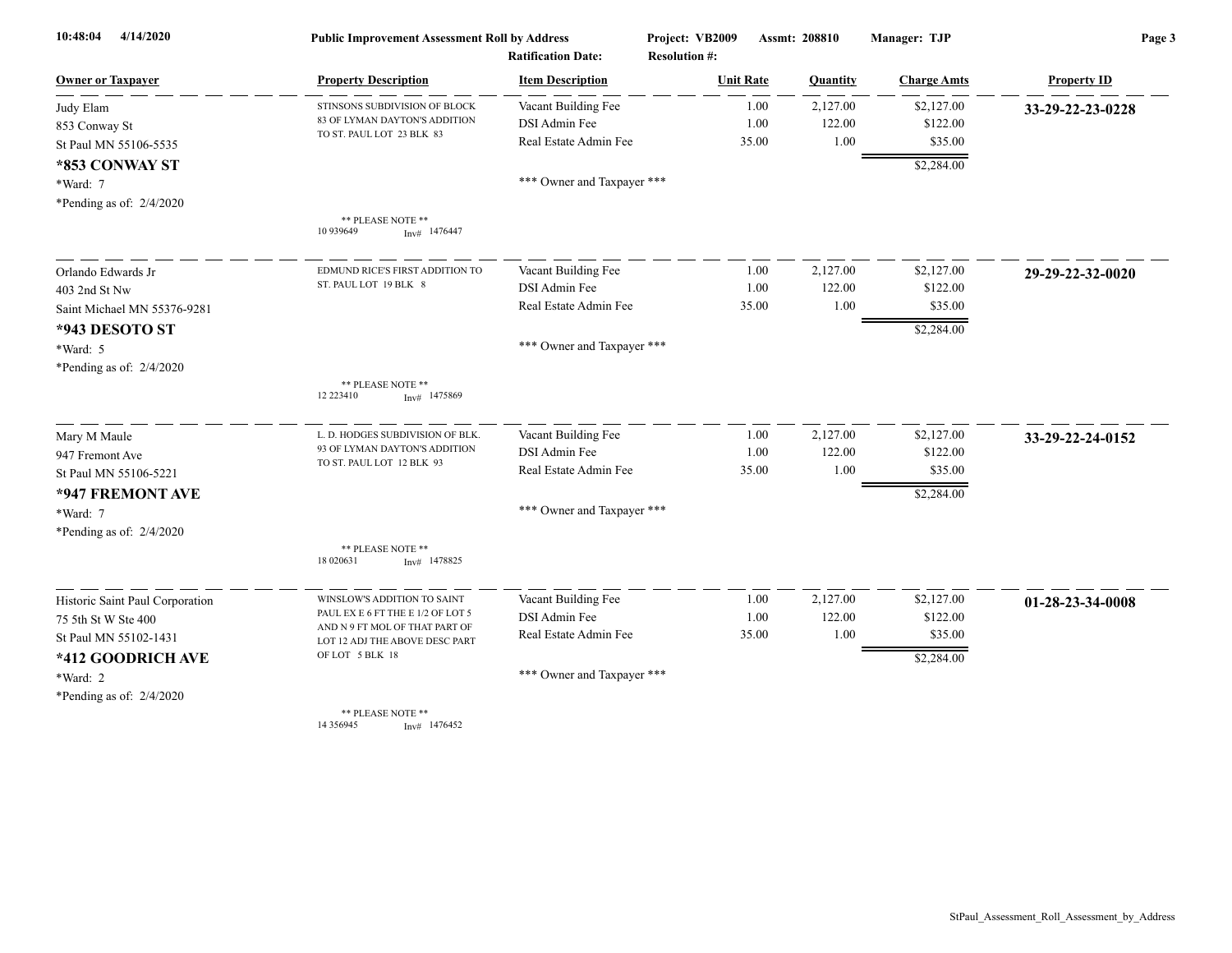| 10:48:04<br>4/14/2020      | <b>Public Improvement Assessment Roll by Address</b><br><b>Ratification Date:</b> |                            | Project: VB2009<br><b>Resolution #:</b> | Assmt: 208810 |          | Manager: TJP       | Page 4             |  |
|----------------------------|-----------------------------------------------------------------------------------|----------------------------|-----------------------------------------|---------------|----------|--------------------|--------------------|--|
| Owner or Taxpaver          | <b>Property Description</b>                                                       | <b>Item Description</b>    | <b>Unit Rate</b>                        |               | Quantity | <b>Charge Amts</b> | <b>Property ID</b> |  |
| 455 Grand Ave Llc          | TERRACE PARK ADDITION TO THE                                                      | Vacant Building Fee        |                                         | 1.00          | 2,127.00 | \$2,127.00         | 01-28-23-31-0114   |  |
| C/O Gwynne Evans           | CITY OF ST. PAUL, RAMSEY CO.,<br>MINN. SELY 1/2 OF VAC ALLEY ADJ &                | DSI Admin Fee              |                                         | 1.00          | 122.00   | \$122.00           |                    |  |
| 1405 Summit Ave            | THAT PART NWLY OF OAKLAND AVE                                                     | Real Estate Admin Fee      |                                         | 35.00         | 1.00     | \$35.00            |                    |  |
| St Paul MN 55105-2240      | OF LOT 16 & LOT 17 BLK 8                                                          |                            |                                         |               |          | \$2,284.00         |                    |  |
| *455 GRAND AVE             |                                                                                   | *** Owner and Taxpayer *** |                                         |               |          |                    |                    |  |
| *Ward: 2                   |                                                                                   |                            |                                         |               |          |                    |                    |  |
| *Pending as of: $2/4/2020$ |                                                                                   |                            |                                         |               |          |                    |                    |  |
|                            | ** PLEASE NOTE **<br>19 001102<br>$Inv#$ 1476951                                  |                            |                                         |               |          |                    |                    |  |
| Erik Koda                  | WHITACRE BRISBINE AND MULLENS                                                     | Vacant Building Fee        |                                         | 1.00          | 2,127.00 | \$2,127.00         | 01-28-23-42-0042   |  |
| 7849 Painted Daisy Dr      | SUBDIVISION ETC. E 22 5/10 FT OF                                                  | DSI Admin Fee              |                                         | 1.00          | 122.00   | \$122.00           |                    |  |
| Springfield VA 22152-3851  | LOT 89                                                                            | Real Estate Admin Fee      |                                         | 35.00         | 1.00     | \$35.00            |                    |  |
| *293 HARRISON AVE          |                                                                                   |                            |                                         |               |          | \$2,284.00         |                    |  |
| $*Ward: 2$                 |                                                                                   | *** Owner and Taxpayer *** |                                         |               |          |                    |                    |  |
| *Pending as of: 2/4/2020   |                                                                                   |                            |                                         |               |          |                    |                    |  |
|                            | ** PLEASE NOTE **<br>19 083212<br>$Inv#$ 1461741                                  |                            |                                         |               |          |                    |                    |  |
| Peter Renewal Llc          | SUBDIVISION OF BLOCK 68, LYMAN                                                    | Vacant Building Fee        |                                         | 1.00          | 2,127.00 | \$2,127.00         | 33-29-22-32-0165   |  |
| 5221 W 62nd St             | DAYTON'S ADDITION BY H. A.<br>BOARDMAN LOT 12 BLK 68                              | DSI Admin Fee              |                                         | 1.00          | 122.00   | \$122.00           |                    |  |
| Edina MN 55436-2679        |                                                                                   | Real Estate Admin Fee      |                                         | 35.00         | 1.00     | \$35.00            |                    |  |
| *893 HUDSON RD             |                                                                                   |                            |                                         |               |          | \$2,284.00         |                    |  |
| *Ward: 7                   |                                                                                   | *** Owner and Taxpayer *** |                                         |               |          |                    |                    |  |
| *Pending as of: $2/4/2020$ |                                                                                   |                            |                                         |               |          |                    |                    |  |
|                            | ** PLEASE NOTE **<br>15 002957<br>1478157<br>Inv#                                 |                            |                                         |               |          |                    |                    |  |
| Jerome E Kislenger         | GOVERNOR JOHNSON ADDITION                                                         | Vacant Building Fee        |                                         | 1.00          | 2,127.00 | \$2,127.00         | 28-29-22-13-0078   |  |
| Delores I Kislenger        | LOT 29 BLK 3                                                                      | DSI Admin Fee              |                                         | 1.00          | 122.00   | \$122.00           |                    |  |
| 6864 8th Street Ln N       |                                                                                   | Real Estate Admin Fee      |                                         | 35.00         | 1.00     | \$35.00            |                    |  |
| St Paul MN 55128-6224      |                                                                                   |                            |                                         |               |          | \$2,284.00         |                    |  |
| *1117 JENKS AVE            |                                                                                   | *** Owner and Taxpayer *** |                                         |               |          |                    |                    |  |
| *Ward: 6                   |                                                                                   |                            |                                         |               |          |                    |                    |  |
| *Pending as of: $2/4/2020$ |                                                                                   |                            |                                         |               |          |                    |                    |  |
|                            | ** PLEASE NOTE **                                                                 |                            |                                         |               |          |                    |                    |  |

18 133571 Inv# 1475279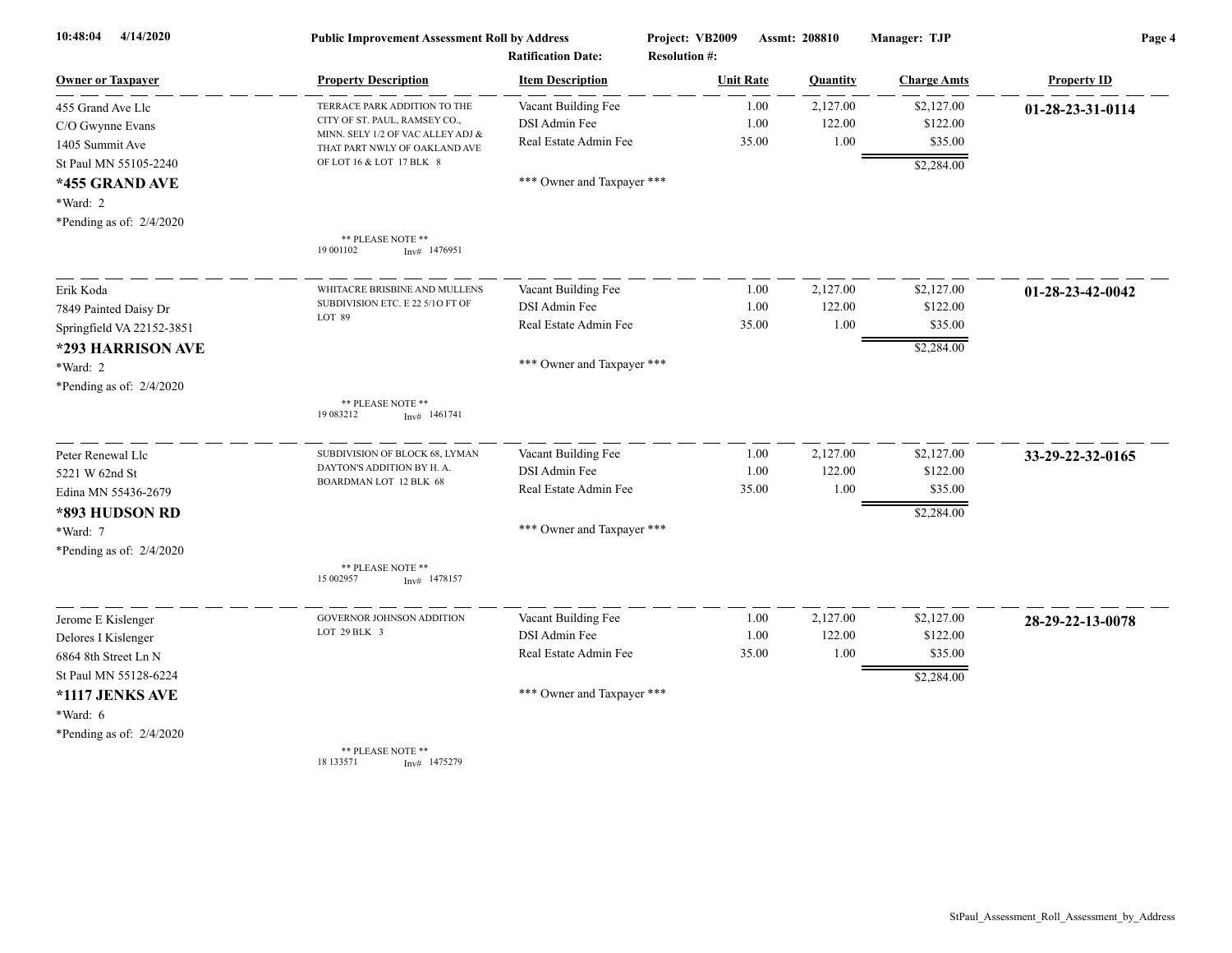| 10:48:04<br>4/14/2020          | <b>Public Improvement Assessment Roll by Address</b><br><b>Ratification Date:</b> |                            | Project: VB2009<br><b>Resolution #:</b> | Assmt: 208810 | Manager: TJP       | Page 5             |  |
|--------------------------------|-----------------------------------------------------------------------------------|----------------------------|-----------------------------------------|---------------|--------------------|--------------------|--|
| <b>Owner or Taxpayer</b>       | <b>Property Description</b>                                                       | <b>Item Description</b>    | <b>Unit Rate</b>                        | Quantity      | <b>Charge Amts</b> | <b>Property ID</b> |  |
| Adp Group Llc                  | BROOKSIDE LOT 10 BLK 1                                                            | Vacant Building Fee        | 1.00                                    | 2,127.00      | \$2,127.00         | 30-29-22-14-0060   |  |
| 2640 134th Ln Ne               |                                                                                   | DSI Admin Fee              | 1.00                                    | 122.00        | \$122.00           |                    |  |
| Andover MN 55304-7113          |                                                                                   | Real Estate Admin Fee      | 35.00                                   | 1.00          | \$35.00            |                    |  |
| *298 JENKS AVE                 |                                                                                   |                            |                                         |               | \$2,284.00         |                    |  |
| *Ward: 5                       |                                                                                   | *** Owner and Taxpayer *** |                                         |               |                    |                    |  |
| *Pending as of: $2/4/2020$     |                                                                                   |                            |                                         |               |                    |                    |  |
|                                | ** PLEASE NOTE **<br>19 09 6571<br>$Inv#$ 1470331                                 |                            |                                         |               |                    | ***ESCROW***       |  |
| Gebru Nrayo                    | FORESTDALE ADDITION TO SAINT                                                      | Vacant Building Fee        | 1.00                                    | 2,127.00      | \$2,127.00         | 28-29-22-24-0172   |  |
| Letberhan Brehe                | PAUL LOT 24 BLK 3                                                                 | DSI Admin Fee              | 1.00                                    | 122.00        | \$122.00           |                    |  |
| 971 Jenks Ave                  |                                                                                   | Real Estate Admin Fee      | 35.00                                   | 1.00          | \$35.00            |                    |  |
| St Paul MN 55106-3211          |                                                                                   |                            |                                         |               | \$2,284.00         |                    |  |
| *971 JENKS AVE                 |                                                                                   | *** Owner and Taxpayer *** |                                         |               |                    |                    |  |
| *Ward: 6                       |                                                                                   |                            |                                         |               |                    |                    |  |
| *Pending as of: 2/4/2020       |                                                                                   |                            |                                         |               |                    |                    |  |
|                                | ** PLEASE NOTE **<br>10 119736<br>$Inv#$ 1476448                                  |                            |                                         |               |                    |                    |  |
| Union Pacific Railroad Company | Lot 1 Block 73 of KITTSONS ADDITION                                               | Vacant Building Fee        | 1.00                                    | 2,127.00      | \$2,127.00         | 32-29-22-34-0017   |  |
| Attn Property Tax              | TO ST. PAUL<br>ALL THAT PART OF THE LEVEE,                                        | DSI Admin Fee              | 1.00                                    | 122.00        | \$122.00           |                    |  |
| 1400 Douglas Stop 1640         | KELLOGG BLVDFIRST ST (FORMERLY                                                    | Real Estate Admin Fee      | 35.00                                   | 1.00          | \$35.00            |                    |  |
| Omaha NE 68179-0002            | CONWAY ST), WATER ST KITTSON ST,                                                  |                            |                                         |               | \$2,284.00         |                    |  |
| *0 KELLOGG BLVD E              | NEILL ST, WILLIUS ST, LOCUST                                                      | *** Owner and Taxpayer *** |                                         |               |                    |                    |  |
| *Ward: 2                       |                                                                                   |                            |                                         |               |                    |                    |  |
| *Pending as of: $2/4/2020$     |                                                                                   |                            |                                         |               |                    |                    |  |
|                                | ** PLEASE NOTE **<br>13 142934<br>$Inv#$ 1477862                                  |                            |                                         |               |                    |                    |  |
| Artemio F Alvarado             | Ex W 69 5/10 Ft Lot 14 Blk 37                                                     | Vacant Building Fee        | 1.00                                    | 2,127.00      | \$2,127.00         | 25-29-23-13-0108   |  |
| 10324 Maryland Ave N           |                                                                                   | DSI Admin Fee              | 1.00                                    | 122.00        | \$122.00           |                    |  |
| Brooklyn Park MN 55445-3277    |                                                                                   | Real Estate Admin Fee      | 35.00                                   | 1.00          | \$35.00            |                    |  |
| *308 LAWSON AVE W              |                                                                                   |                            |                                         |               | \$2,284.00         |                    |  |
| *Ward: 5                       |                                                                                   | *** Owner and Taxpayer *** |                                         |               |                    |                    |  |
| *Pending as of: 2/4/2020       |                                                                                   |                            |                                         |               |                    |                    |  |
|                                | <b>** PLEASE NOTE **</b>                                                          |                            |                                         |               |                    |                    |  |

\*\* PLEASE NOTE \*\* 16 000564 Inv# 1477111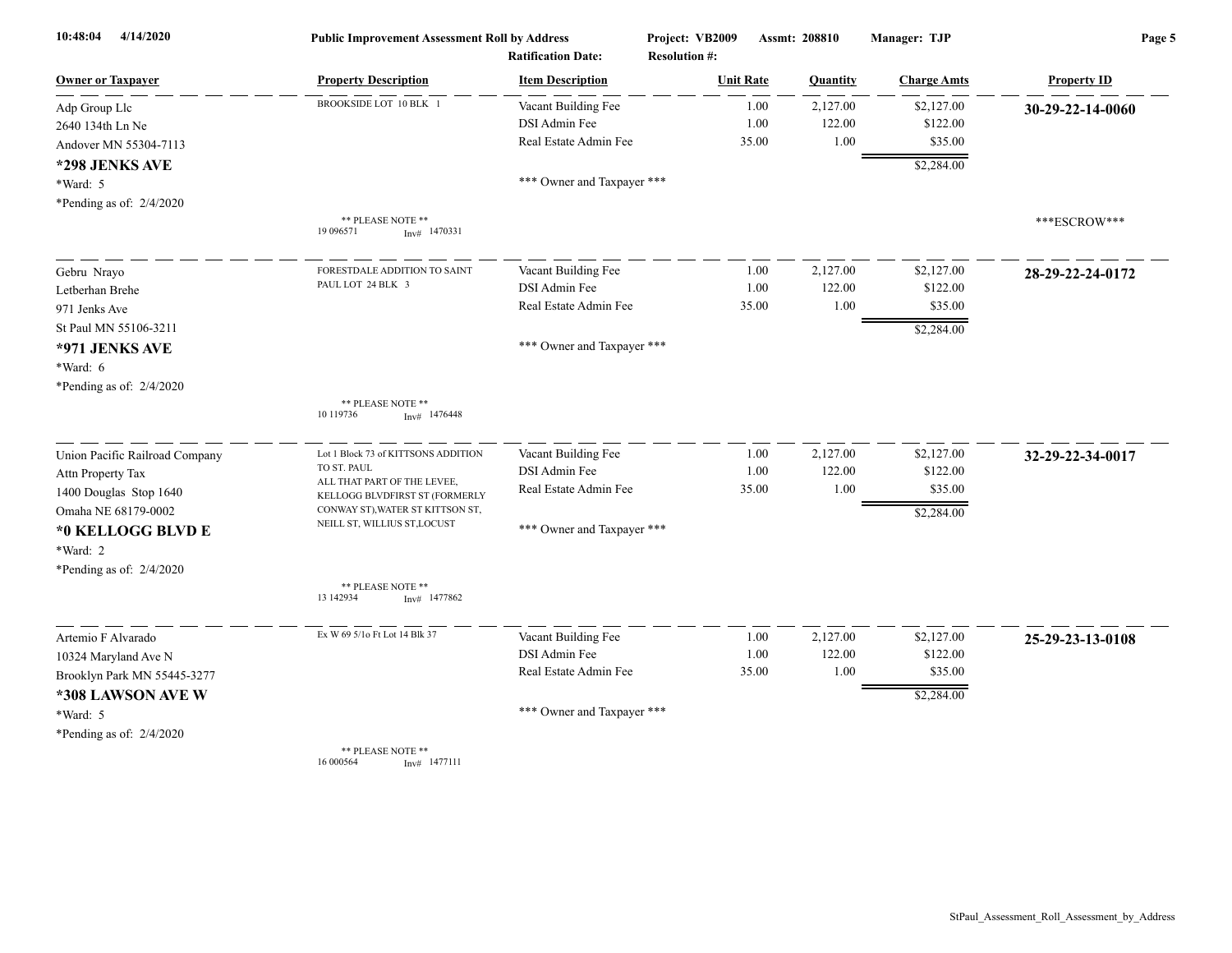| 4/14/2020<br>10:48:04      | <b>Public Improvement Assessment Roll by Address</b> |                            | Project: VB2009      | Assmt: 208810 | Manager: TJP       | Page 6             |  |
|----------------------------|------------------------------------------------------|----------------------------|----------------------|---------------|--------------------|--------------------|--|
|                            | <b>Ratification Date:</b>                            |                            | <b>Resolution #:</b> |               |                    |                    |  |
| <b>Owner or Taxpayer</b>   | <b>Property Description</b>                          | <b>Item Description</b>    | <b>Unit Rate</b>     | Quantity      | <b>Charge Amts</b> | <b>Property ID</b> |  |
| Claire I Townsend          | WILDER & DODGE'S SUBDIVISION OF                      | Vacant Building Fee        | 1.00                 | 2,127.00      | \$2,127.00         | 33-29-22-32-0115   |  |
| 32050 Elk Ln               | BLOCK 48, LYMAN DAYTON'S                             | DSI Admin Fee              | 1.00                 | 122.00        | \$122.00           |                    |  |
| Stacy MN 55079-9296        | ADDITION TO ST. PAUL LOT 1 BLK 2                     | Real Estate Admin Fee      | 35.00                | 1.00          | \$35.00            |                    |  |
| *231 MAPLE ST              |                                                      |                            |                      |               | \$2,284.00         |                    |  |
| *Ward: 7                   |                                                      | *** Owner and Taxpayer *** |                      |               |                    |                    |  |
| *Pending as of: $2/4/2020$ |                                                      |                            |                      |               |                    |                    |  |
|                            | ** PLEASE NOTE **<br>16 109497<br>$Inv#$ 1475125     |                            |                      |               |                    |                    |  |
| James J Davis              | NELL'S SUBDIVISION OF BLOCK 21.                      | Vacant Building Fee        | 1.00                 | 2,127.00      | \$2,127.00         | 32-29-22-14-0038   |  |
| 360 Maple St               | LYMAN DAYTON'S ADDITION TO ST.                       | DSI Admin Fee              | 1.00                 | 122.00        | \$122.00           |                    |  |
| St Paul MN 55106-5134      | PAUL NWLY 20 FT OF LOT 3 AND ALL<br>OF LOT 4 BLK 21  | Real Estate Admin Fee      | 35.00                | 1.00          | \$35.00            |                    |  |
| *364 MAPLE ST              |                                                      |                            |                      |               | \$2,284.00         |                    |  |
| *Ward: 7                   |                                                      | *** Owner and Taxpayer *** |                      |               |                    |                    |  |
| *Pending as of: $2/4/2020$ |                                                      |                            |                      |               |                    |                    |  |
|                            | ** PLEASE NOTE **<br>08 239282<br>$Inv#$ 1475281     |                            |                      |               |                    |                    |  |
| 1235 Margaret Street Llc   | A. GOTZIANS RE OF SIGEL'S                            | Vacant Building Fee        | 1.00                 | 2,127.00      | \$2,127.00         | 33-29-22-11-0139   |  |
| Po Box 694                 | ADDITION LOT 30 BLK 31                               | DSI Admin Fee              | 1.00                 | 122.00        | \$122.00           |                    |  |
| Wayzata MN 55391-0694      |                                                      | Real Estate Admin Fee      | 35.00                | 1.00          | \$35.00            |                    |  |
| *1235 MARGARET ST          |                                                      |                            |                      |               | \$2,284.00         |                    |  |
| *Ward: 7                   |                                                      | *** Owner and Taxpayer *** |                      |               |                    |                    |  |
| *Pending as of: $2/4/2020$ |                                                      |                            |                      |               |                    |                    |  |
|                            | ** PLEASE NOTE **<br>19 09 1366<br>Inv# 1467130      |                            |                      |               |                    |                    |  |
| Dadders Estates Llc        | NORWOOD ADDITION TO ST. PAUL,                        | Vacant Building Fee        | 1.00                 | 2,127.00      | \$2,127.00         | 01-28-23-33-0047   |  |
| 351 Kellogg Blvd E         | MINN. W 1/2 OF LOT 14 AND ALL OF                     | DSI Admin Fee              | 1.00                 | 122.00        | \$122.00           |                    |  |
| St Paul MN 55101-1411      | LOT 13 BLK 6                                         | Real Estate Admin Fee      | 35.00                | 1.00          | \$35.00            |                    |  |
| *543 MICHIGAN ST           |                                                      |                            |                      |               | \$2,284.00         |                    |  |
| *Ward: 2                   |                                                      | *** Owner and Taxpayer *** |                      |               |                    |                    |  |
| *Pending as of: $2/4/2020$ |                                                      |                            |                      |               |                    |                    |  |
|                            | ** PLEASE NOTE **<br>19 060591<br>Inv# 1446041       |                            |                      |               |                    |                    |  |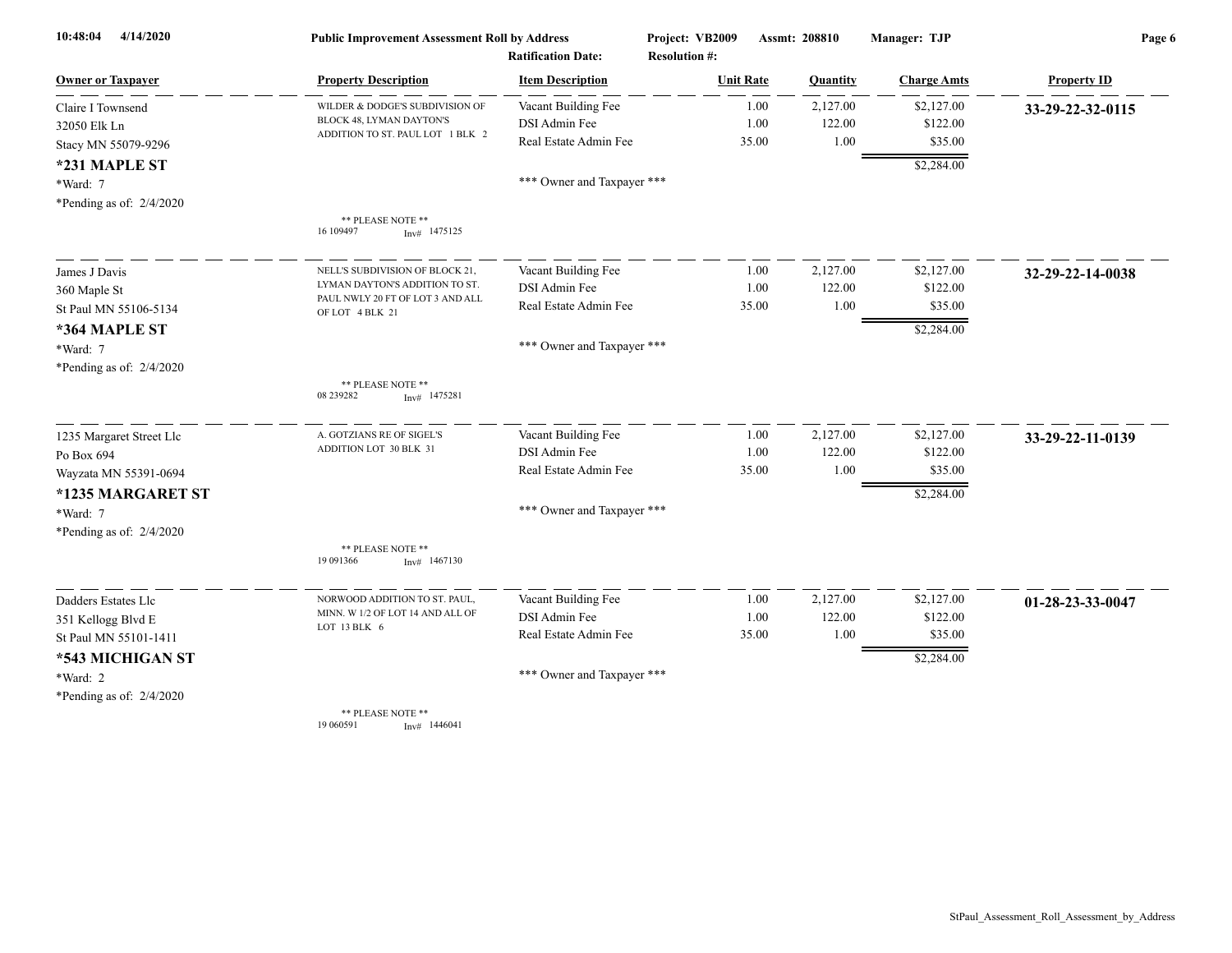| 10:48:04<br>4/14/2020         | <b>Public Improvement Assessment Roll by Address</b> |                                                      | Project: VB2009<br>Assmt: 208810         |          | Manager: TJP       | Page 7             |  |
|-------------------------------|------------------------------------------------------|------------------------------------------------------|------------------------------------------|----------|--------------------|--------------------|--|
| <b>Owner or Taxpayer</b>      | <b>Property Description</b>                          | <b>Ratification Date:</b><br><b>Item Description</b> | <b>Resolution #:</b><br><b>Unit Rate</b> | Quantity | <b>Charge Amts</b> | <b>Property ID</b> |  |
| Michael P Daley               | BEAVER LAKE HEIGHTS LOT 24 BLK                       | Vacant Building Fee                                  | 1.00                                     | 2,127.00 | \$2,127.00         | 26-29-22-34-0066   |  |
| Terryne M Daley               | 21                                                   | DSI Admin Fee                                        | 1.00                                     | 122.00   | \$122.00           |                    |  |
| 2537 2nd St                   |                                                      | Real Estate Admin Fee                                | 35.00                                    | 1.00     | \$35.00            |                    |  |
| White Bear Lk MN 55110-2444   |                                                      |                                                      |                                          |          | \$2,284.00         |                    |  |
| *1971 NORTONIA AVE            |                                                      | *** Owner and Taxpayer ***                           |                                          |          |                    |                    |  |
| *Ward: 7                      |                                                      |                                                      |                                          |          |                    |                    |  |
| *Pending as of: 2/4/2020      |                                                      |                                                      |                                          |          |                    |                    |  |
|                               | ** PLEASE NOTE **<br>19 103344<br>Inv# 1475158       |                                                      |                                          |          |                    |                    |  |
| Singular Devel Resources Inc  | OAK VILLE PARK LOT 5 BLK 9                           | Vacant Building Fee                                  | 1.00                                     | 2,127.00 | \$2,127.00         | 20-29-22-44-0072   |  |
| C/O Singular Development Corp |                                                      | DSI Admin Fee                                        | 1.00                                     | 122.00   | \$122.00           |                    |  |
| 708 N 1st St Apt 535          |                                                      | Real Estate Admin Fee                                | 35.00                                    | 1.00     | \$35.00            |                    |  |
| Minneapolis MN 55401-1152     |                                                      |                                                      |                                          |          | \$2,284.00         |                    |  |
| *718 ORANGE AVE E             |                                                      | *** Owner and Taxpayer ***                           |                                          |          |                    |                    |  |
| *Ward: 6                      |                                                      |                                                      |                                          |          |                    |                    |  |
| *Pending as of: 2/4/2020      |                                                      |                                                      |                                          |          |                    |                    |  |
|                               | ** PLEASE NOTE **                                    |                                                      |                                          |          |                    |                    |  |
|                               | 09 043733<br>$Inv#$ 1421833                          |                                                      |                                          |          |                    |                    |  |
| <b>Bill Bernier</b>           | OAK VILLE PARK LOT 8 BLK 7                           | Vacant Building Fee                                  | 1.00                                     | 2,127.00 | \$2,127.00         | 20-29-22-44-0107   |  |
| 4934 Quail Ave N              |                                                      | DSI Admin Fee                                        | 1.00                                     | 122.00   | \$122.00           |                    |  |
| Crystal MN 55429-3647         |                                                      | Real Estate Admin Fee                                | 35.00                                    | 1.00     | \$35.00            |                    |  |
| *786 ORANGE AVE E             |                                                      |                                                      |                                          |          | \$2,284.00         |                    |  |
| *Ward: 6                      |                                                      | *** Owner and Taxpayer ***                           |                                          |          |                    |                    |  |
| *Pending as of: 2/4/2020      |                                                      |                                                      |                                          |          |                    |                    |  |
|                               | ** PLEASE NOTE **<br>16 109827<br>1475280<br>Inv#    |                                                      |                                          |          |                    |                    |  |
| Quality Residences Llc        | DENNY HILL ADDITION TO THE CITY                      | Vacant Building Fee                                  | 1.00                                     | 2,127.00 | \$2,127.00         | 20-29-22-42-0130   |  |
| 9617 Oak Ridge Tr             | OF SAINT PAUL LOT 5 BLK 5                            | DSI Admin Fee                                        | 1.00                                     | 122.00   | \$122.00           |                    |  |
| Hopkins MN 55305-4642         |                                                      | Real Estate Admin Fee                                | 35.00                                    | 1.00     | \$35.00            |                    |  |
| *1355 PAYNE AVE               |                                                      |                                                      |                                          |          | \$2,284.00         |                    |  |
| *Ward: 6                      |                                                      | *** Owner and Taxpayer ***                           |                                          |          |                    |                    |  |
| *Pending as of: 2/4/2020      |                                                      |                                                      |                                          |          |                    |                    |  |
|                               | <b>** PLEASE NOTE **</b>                             |                                                      |                                          |          |                    |                    |  |

\*\* PLEASE NOTE \*\*<br>17 001510 Inv# 1477307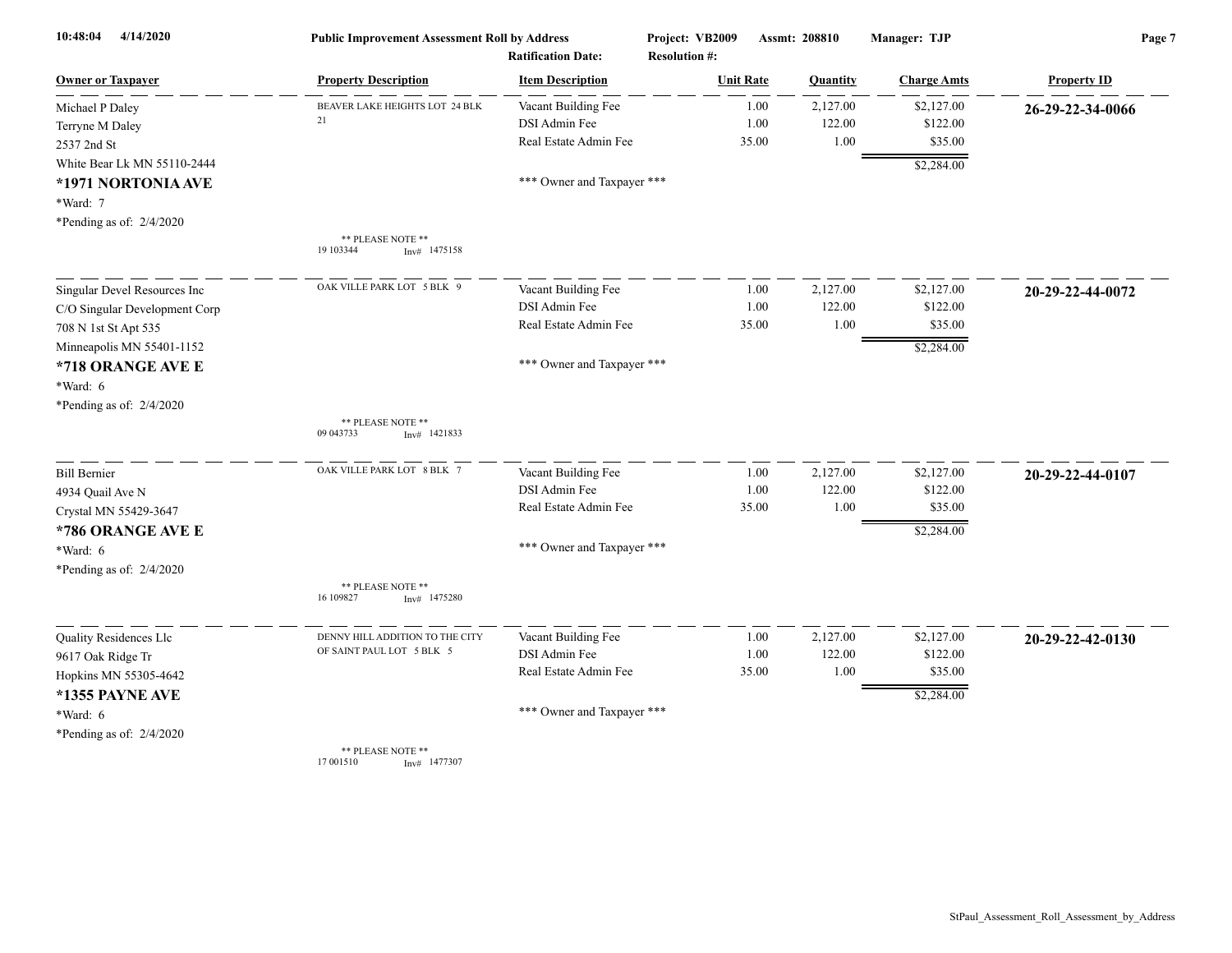| 4/14/2020<br>10:48:04         | <b>Public Improvement Assessment Roll by Address</b>                 |                            | Project: VB2009      | Assmt: 208810 | Manager: TJP       | Page 8             |  |
|-------------------------------|----------------------------------------------------------------------|----------------------------|----------------------|---------------|--------------------|--------------------|--|
|                               | <b>Ratification Date:</b>                                            |                            | <b>Resolution #:</b> |               |                    |                    |  |
| <b>Owner or Taxpayer</b>      | <b>Property Description</b>                                          | <b>Item Description</b>    | <b>Unit Rate</b>     | Quantity      | <b>Charge Amts</b> | <b>Property ID</b> |  |
| Bph 1 Llc                     | IRVINES 2ND ADDITION TO ST. PAUL                                     | Vacant Building Fee        | 1.00                 | 2,127.00      | \$2,127.00         | 32-29-22-12-0078   |  |
| 55 W 39th St Rm 806           | LOT 4 BLK 4                                                          | DSI Admin Fee              | 1.00                 | 122.00        | \$122.00           |                    |  |
| New York NY 10018-0548        |                                                                      | Real Estate Admin Fee      | 35.00                | $1.00\,$      | \$35.00            |                    |  |
| *707 PREBLE ST                |                                                                      |                            |                      |               | \$2,284.00         |                    |  |
| *Ward: 6                      |                                                                      | *** Owner and Taxpayer *** |                      |               |                    |                    |  |
| *Pending as of: 2/4/2020      |                                                                      |                            |                      |               |                    |                    |  |
|                               | ** PLEASE NOTE **<br>19 103329<br>$Inv#$ 1475154                     |                            |                      |               |                    |                    |  |
| Elazab Properties Llc         | MERRILLS DIVISION OF RICE STREET                                     | Vacant Building Fee        | 1.00                 | 2,127.00      | \$2,127.00         | 19-29-22-23-0025   |  |
| 4730 Otter Lake Rd            | VILLAS VAC ALLEY ACCRUING &                                          | DSI Admin Fee              | 1.00                 | 122.00        | \$122.00           |                    |  |
| White Bear Lake MN 55110-3314 | LOTS 16 THRU LOT 20 BLK 16                                           | Real Estate Admin Fee      | 35.00                | 1.00          | \$35.00            |                    |  |
| *1446 RICE ST                 |                                                                      |                            |                      |               | \$2,284.00         |                    |  |
| *Ward: 5                      |                                                                      | *** Owner and Taxpayer *** |                      |               |                    |                    |  |
| *Pending as of: $2/4/2020$    |                                                                      |                            |                      |               |                    |                    |  |
|                               | ** PLEASE NOTE **<br>19 063939<br>$Inv#$ 1447925                     |                            |                      |               |                    |                    |  |
| <b>Empire Financial Llc</b>   | CLOVERDALE, ST. PAUL, MINN. LOT                                      | Vacant Building Fee        | 1.00                 | 2,127.00      | \$2,127.00         | 28-29-22-12-0135   |  |
| 572 Earl St                   | 23 BLK 2                                                             | DSI Admin Fee              | 1.00                 | 122.00        | \$122.00           |                    |  |
| St Paul MN 55106-5236         |                                                                      | Real Estate Admin Fee      | 35.00                | 1.00          | \$35.00            |                    |  |
| *1091 ROSE AVE E              |                                                                      |                            |                      |               | \$2,284.00         |                    |  |
| $*Ward: 6$                    |                                                                      | *** Owner and Taxpayer *** |                      |               |                    |                    |  |
| *Pending as of: 2/4/2020      |                                                                      |                            |                      |               |                    |                    |  |
|                               | ** PLEASE NOTE **<br>19 10 6143<br>Inv# 1477129                      |                            |                      |               |                    |                    |  |
| County Of Ramsey Comm Corr    | SECTION 11 TOWN 28 RANGE 22                                          | Vacant Building Fee        | 1.00                 | 2,127.00      | \$2,127.00         | 11-28-22-42-0003   |  |
| 121 7th Place E Ste 1220      | SELY PART OF NW 1/4 OF SEC 11 TN                                     | DSI Admin Fee              | 1.00                 | 122.00        | \$122.00           |                    |  |
| St Paul MN 55101-2168         | 28 RN 22 DESC AS BEG AT SE COR OF<br>SD NW 1/4 TH NLY ALONG EL OF SD | Real Estate Admin Fee      | 35.00                | 1.00          | \$35.00            |                    |  |
| *398 TOTEM RD                 | NW 1/4 DIST 250 FT TH SWLY TO PT                                     |                            |                      |               | \$2,284.00         |                    |  |
| *Ward: 7                      | ON NELY L OF BURLINGTON RD DIST                                      | *** Owner and Taxpayer *** |                      |               |                    |                    |  |
| *Pending as of: $2/4/2020$    |                                                                      |                            |                      |               |                    |                    |  |
|                               | ** PLEASE NOTE **<br>19 103691<br>$Inv#$ 1475308                     |                            |                      |               |                    |                    |  |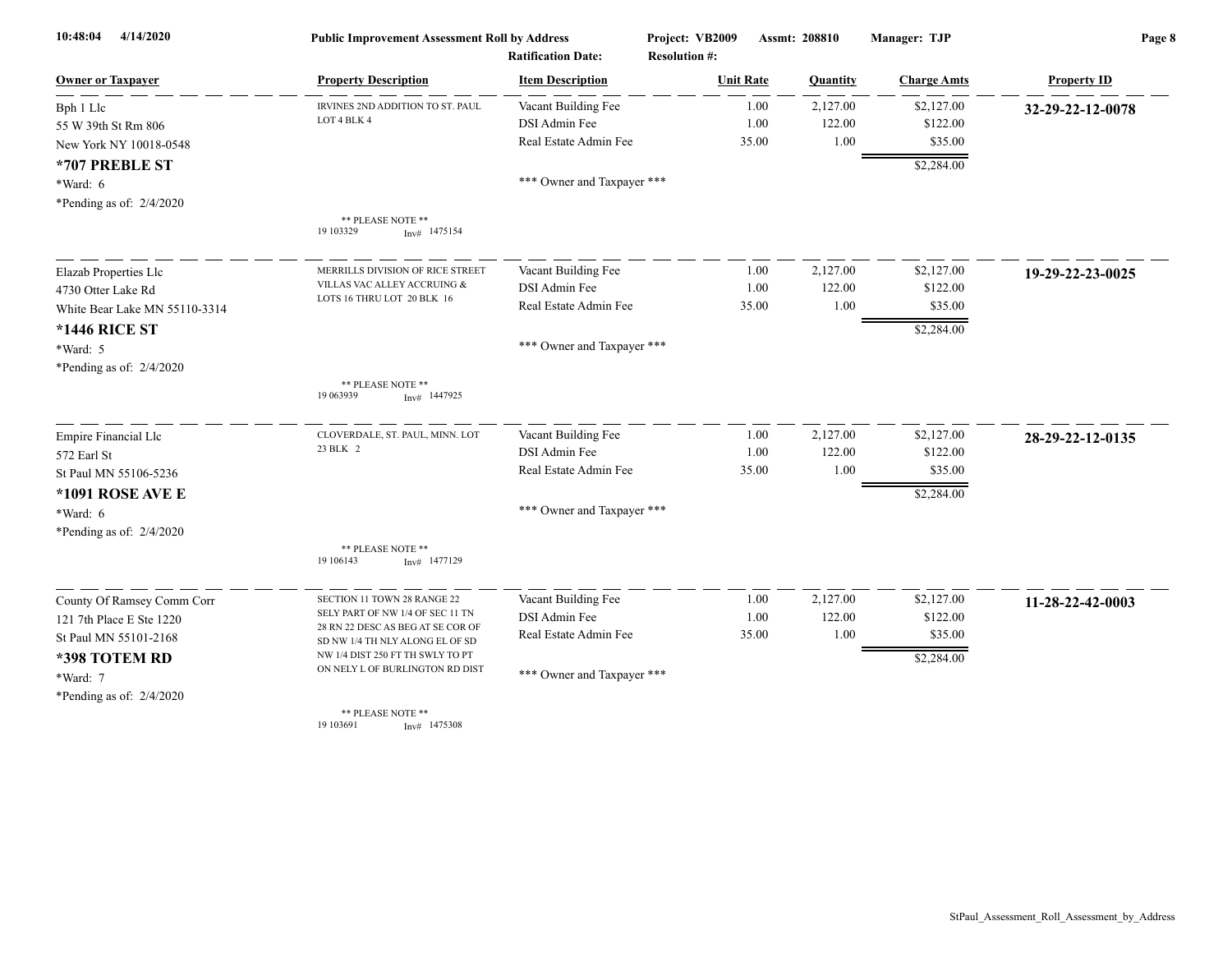| 10:48:04<br>4/14/2020               | <b>Public Improvement Assessment Roll by Address</b><br><b>Ratification Date:</b> |                            | Project: VB2009<br><b>Resolution #:</b> | Assmt: 208810 |          | Manager: TJP       | Page 9             |  |
|-------------------------------------|-----------------------------------------------------------------------------------|----------------------------|-----------------------------------------|---------------|----------|--------------------|--------------------|--|
| <b>Owner or Taxpayer</b>            | <b>Property Description</b>                                                       | <b>Item Description</b>    | <b>Unit Rate</b>                        |               | Quantity | <b>Charge Amts</b> | <b>Property ID</b> |  |
| 45 North Investment Properties Llc  | BRYANT'S ADDITION TO ST. PAUL                                                     | Vacant Building Fee        |                                         | 1.00          | 2,127.00 | \$2,127.00         | 02-28-23-13-0069   |  |
| 56 Victoria St N                    | LOT 16 BLK 2                                                                      | DSI Admin Fee              |                                         | 1.00          | 122.00   | \$122.00           |                    |  |
| St Paul MN 55104-7157               |                                                                                   | Real Estate Admin Fee      |                                         | 35.00         | 1.00     | \$35.00            |                    |  |
| *56 VICTORIA ST N                   |                                                                                   |                            |                                         |               |          | \$2,284.00         |                    |  |
| *Ward: 1                            |                                                                                   | *** Owner and Taxpayer *** |                                         |               |          |                    |                    |  |
| *Pending as of: $2/4/2020$          |                                                                                   |                            |                                         |               |          |                    |                    |  |
|                                     | ** PLEASE NOTE **<br>19 104353<br>Inv# 1475719                                    |                            |                                         |               |          |                    |                    |  |
| Serenity Holdings Llc               | H. F. SCHWABE'S ADDITION TO ST.                                                   | Vacant Building Fee        |                                         | 1.00          | 2,127.00 | \$2,127.00         | 33-29-22-42-0104   |  |
| C/O Starmax Property Management Llc | PAUL, MINNESOTA LOTS 28 & LOT 29                                                  | DSI Admin Fee              |                                         | 1.00          | 122.00   | \$122.00           |                    |  |
| Po Box 8775                         | BLK 2                                                                             | Real Estate Admin Fee      |                                         | 35.00         | 1.00     | \$35.00            |                    |  |
| Minneapolis MN 55408-0775           |                                                                                   |                            |                                         |               |          | \$2,284.00         |                    |  |
| *1105 WILSON AVE                    |                                                                                   | *** Owner and Taxpayer *** |                                         |               |          |                    |                    |  |
| *Ward: 7                            |                                                                                   |                            |                                         |               |          |                    |                    |  |
| *Pending as of: 2/4/2020            |                                                                                   |                            |                                         |               |          |                    |                    |  |
|                                     | ** PLEASE NOTE **<br>19 107589<br>$Inv#$ 1477884                                  |                            |                                         |               |          |                    |                    |  |
| Lavern M Swits                      | HAHN'S SUBDIVISION LOT 7                                                          | Vacant Building Fee        |                                         | 1.00          | 2,127.00 | \$2,127.00         | 31-29-22-22-0060   |  |
| 120 Winter St W                     |                                                                                   | DSI Admin Fee              |                                         | 1.00          | 122.00   | \$122.00           |                    |  |
| St Paul MN 55103-1835               |                                                                                   | Real Estate Admin Fee      |                                         | 35.00         | 1.00     | \$35.00            |                    |  |
| *120 WINTER ST                      |                                                                                   |                            |                                         |               |          | \$2,284.00         |                    |  |
| *Ward: 1                            |                                                                                   | *** Owner and Taxpayer *** |                                         |               |          |                    |                    |  |
| *Pending as of: 2/4/2020            |                                                                                   |                            |                                         |               |          |                    |                    |  |
|                                     | ** PLEASE NOTE **<br>19 109269<br>$Inv#$ 1478699                                  |                            |                                         |               |          |                    |                    |  |
| Sara Ferguson                       | LOTS 13 AND 14 BLK 44                                                             | Vacant Building Fee        |                                         | 1.00          | 2,127.00 | \$2,127.00         | 25-29-23-14-0146   |  |
| Nicholas Ferguson                   |                                                                                   | DSI Admin Fee              |                                         | 1.00          | 122.00   | \$122.00           |                    |  |
| 739 Smith Ave S                     |                                                                                   | Real Estate Admin Fee      |                                         | 35.00         | 1.00     | \$35.00            |                    |  |
| St Paul MN 55107-3431               |                                                                                   |                            |                                         |               |          | \$2,284.00         |                    |  |
| *982 WOODBRIDGE ST                  |                                                                                   | *** Owner and Taxpayer *** |                                         |               |          |                    |                    |  |
| *Ward: 5                            |                                                                                   |                            |                                         |               |          |                    |                    |  |
| *Pending as of: $2/4/2020$          |                                                                                   |                            |                                         |               |          |                    |                    |  |
|                                     | ** PLEASE NOTE **<br>19 08 6009<br>$Inv#$ 1463535                                 |                            |                                         |               |          |                    | ***ESCROW***       |  |
| Total Vacant Building Fee:          | \$76,572.00                                                                       |                            |                                         |               |          |                    |                    |  |
| Total DSI Admin Fee:                | \$4,392.00                                                                        |                            |                                         |               |          |                    |                    |  |
| Total Real Estate Admin Fee:        | \$1,260.00                                                                        |                            |                                         |               |          |                    |                    |  |
| <b>Project Total:</b>               | \$82,224.00                                                                       |                            |                                         |               |          |                    |                    |  |